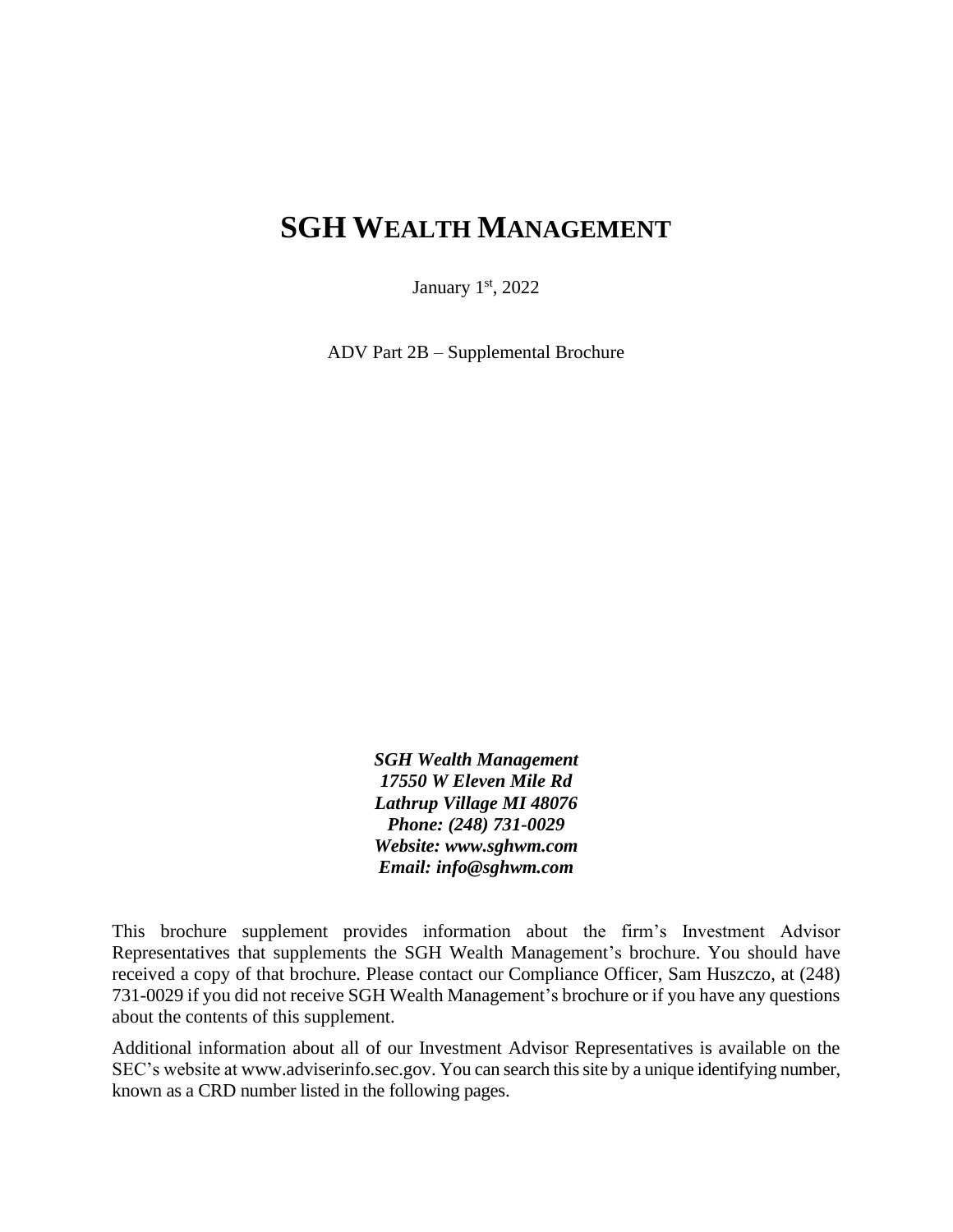### **ITEM 2 – EDUCATIONAL BACKGROUND AND BUSINESS EXPERIENCE**

### **Sam G. Huszczo, CFP®, CFA®**

**CRD #:** 4677793

**Born:** 1981

### **Education:**

### *University of Michigan –* Bachelor of Science in Economics – 2003

## *Certified Financial Planner® - CFP®* - 2005

The CERTIFIED FINANCIAL PLANNER™, CFP® and federally registered CFP (with flame design) marks (collectively, the "CFP® marks") are professional certification marks granted in the United States by Certified Financial Planner Board of Standards, Inc. ("CFP Board").

The CFP® certification is a voluntary certification; no federal or state law or regulation requires financial planners to hold CFP® certification. It is recognized in the United States and a number of other countries for its (1) high standard of professional education; (2) stringent code of conduct and standards of practice; and (3) ethical requirements that govern professional engagements with clients. Currently, more than 71,000 individuals have obtained CFP® certification in the United States.

To attain the right to use the CFP® marks, an individual must satisfactorily fulfill the following requirements:

- Education Complete an advanced college-level course of study addressing the financial planning subject areas that CFP Board's studies have determined as necessary for the competent and professional delivery of financial planning services, and attain a Bachelor's Degree from a regionally accredited United States college or university (or its equivalent from a foreign university). CFP Board's financial planning subject areas include insurance planning and risk management, employee benefits planning, investment planning, income tax planning, retirement planning, and estate planning;
- Examination Pass the comprehensive CFP® Certification Examination. The examination includes case studies and client scenarios designed to test one's ability to correctly diagnose financial planning issues and apply one's knowledge of financial planning to real world circumstances;
- Experience Complete at least three years of full-time financial planningrelated experience (or the equivalent, measured as 2,000 hours per year); and
- Ethics Agree to be bound by CFP Board's *Standards of Professional Conduct*, a set of documents outlining the ethical and practice standards for CFP® professionals.

Individuals who become certified must complete the following ongoing education and ethics requirements in order to maintain the right to continue to use the CFP® marks:

• Continuing Education – Complete 30 hours of continuing education hours every two years, including two hours on the *Code of Ethics* and other parts of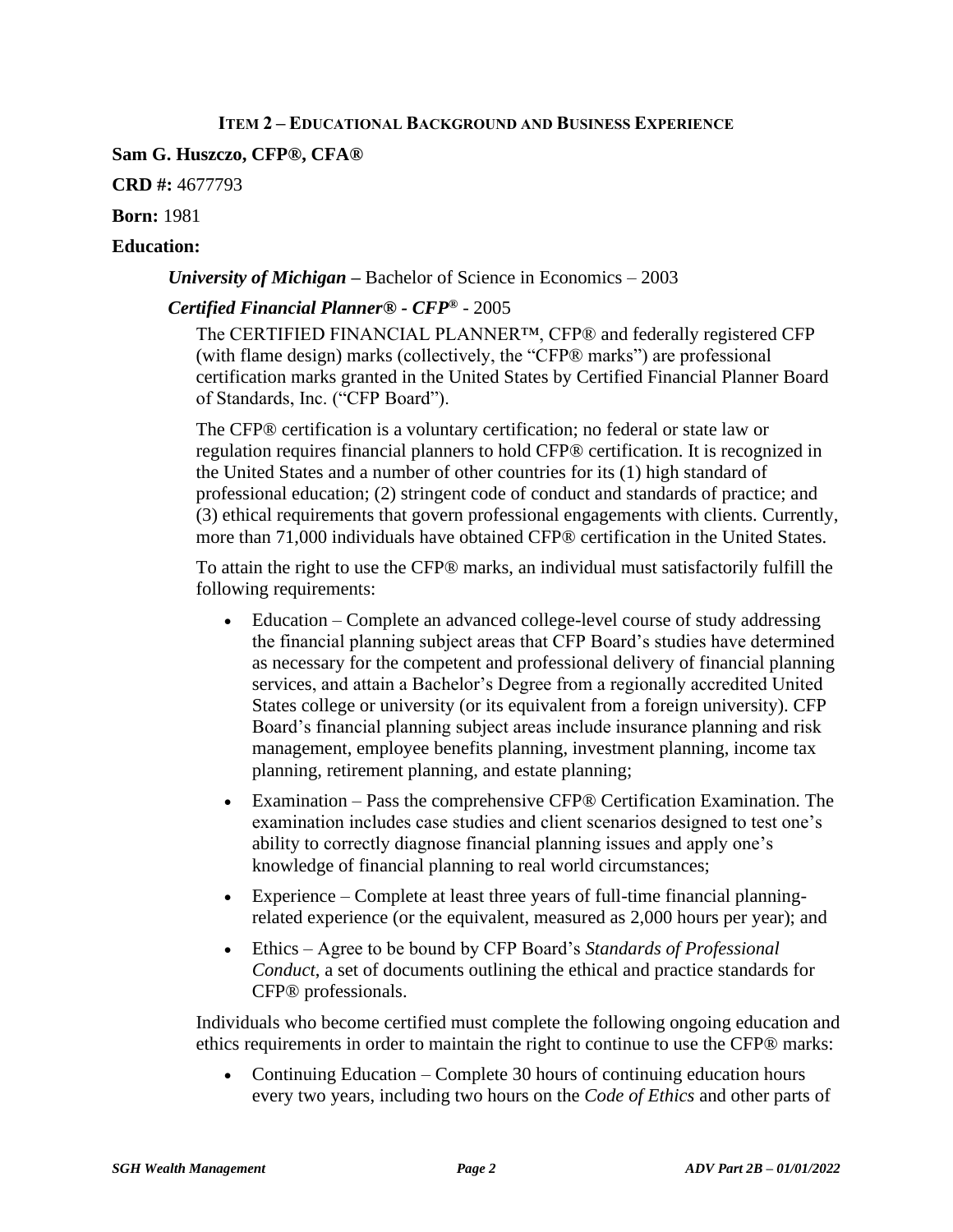the S*tandards of Professional Conduct*, to maintain competence and keep up with developments in the financial planning field; and

• Ethics – Renew an agreement to be bound by the *Standards of Professional Conduct*. The *Standards* prominently require that CFP® professionals provide financial planning services at a fiduciary standard of care. This means CFP® professionals must provide financial planning services in the best interests of their clients.

CFP® professionals who fail to comply with the above standards and requirements may be subject to CFP Board's enforcement process, which could result in suspension or permanent revocation of their CFP® certification.

#### *Chartered Financial Analyst® - CFA®* - 2009

The Chartered Financial Analyst (CFA) charter is a globally respected, graduate-level investment credential established in 1962 and awarded by CFA Institute — the largest global association of investment professionals. There are currently more than 107,000 CFA charterholders working in 135 countries. To earn the CFA charter, candidates must: 1) pass three sequential, six-hour examinations; 2) have at least four years of qualified professional investment experience; 3) join CFA Institute as members; and 4) commit to abide by, and annually reaffirm, their adherence to the CFA Institute Code of Ethics and Standards of Professional Conduct.

#### **High Ethical Standards**

The CFA Institute Code of Ethics and Standards of Professional Conduct, enforced through an active professional conduct program, require CFA charterholders to:

- Place their clients' interests ahead of their own
- Maintain independence and objectivity
- Act with integrity
- Maintain and improve their professional competence
- Disclose conflicts of interest and legal matters

#### **Global Recognition**

Passing the three CFA exams is a difficult feat that requires extensive study (successful candidates report spending an average of 300 hours of study per level). Earning the CFA charter demonstrates mastery of many of the advanced skills needed for investment analysis and decision making in today's quickly evolving global financial industry. As a result, employers and clients are increasingly seeking CFA charterholders—often making the charter a prerequisite for employment. Additionally, regulatory bodies in 23 countries/territories recognize the CFA charter as a proxy for meeting certain licensing requirements, and more than 125 colleges and universities around the world have incorporated a majority of the CFA Program curriculum into their own finance courses.

#### **Comprehensive and Current Knowledge**

The CFA Program curriculum provides a comprehensive framework of knowledge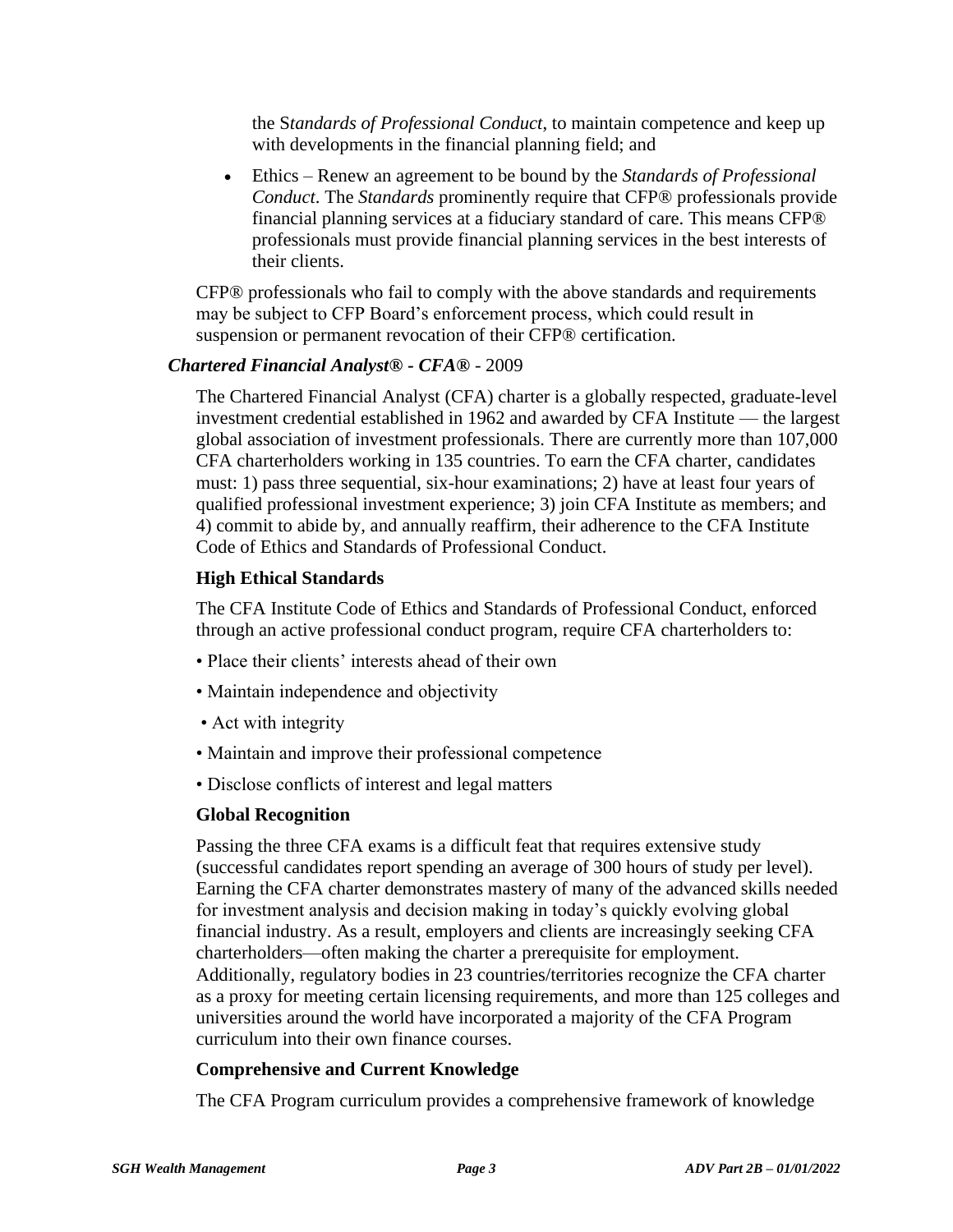for investment decision making and is firmly grounded in the knowledge and skills used every day in the investment profession. The three levels of the CFA Program test a proficiency with a wide range of fundamental and advanced investment topics, including ethical and professional standards, fixed-income and equity analysis, alternative and derivative investments, economics, financial reporting standards, portfolio management, and wealth planning.

The CFA Program curriculum is updated every year by experts from around the world to ensure that candidates learn the most relevant and practical new tools, ideas, and investment and wealth management skills to reflect the dynamic and complex nature of the profession. To learn more about the CFA charter, visit [www.cfainstitute.org.](http://www.cfainstitute.org/)

# **Business Background**:

*SGH Wealth Management* – July 2016 to present – Owner – Investment Adviser Representative

*Michigan Securities, Inc.* – April 2005 to July 2016 – Registered Representative

*Michigan Advisors, Inc.* – April 2005 to July 2016 – Investment Adviser Representative

# **ITEM 3 – DISCIPLINARY HISTORY**

Registered investment advisers are required to disclose all material facts regarding any legal or disciplinary events that would be material to your evaluation of each supervised person providing investment advice. Mr. Huszczo has not been involved in any, criminal or civil action, administrative proceeding with any regulatory agency, and has not been involved in a selfregulatory proceeding.

## **ITEM 4 – OTHER BUSINESS ACTIVITIES**

Investment Related Other Business Activities: Mr. Huszczo is an independent insurance agent (annuities, life, long-term care and health) and he may recommend this service to clients. This other business activity pays him commissions that are separate from the fees described in the firm's ADV Part 2A. This is a conflict of interest because the commissions give him a financial incentive to recommend and sell clients the insurance products. However, he attempts to mitigate any conflicts of interest to the best of his ability by placing the clients' interests ahead of his own, through his fiduciary duty and by informing clients that they are never obligated to purchase recommended insurance through him.

Non-Investment Related Other Business Activities: Mr. Huszczo owns mineral rights through Mineral Rights LLP, which sold the family farm but kept the mineral rights. He spends less than 1% of his time on this activity.

## **ITEM 5 – ADDITIONAL COMPENSATION**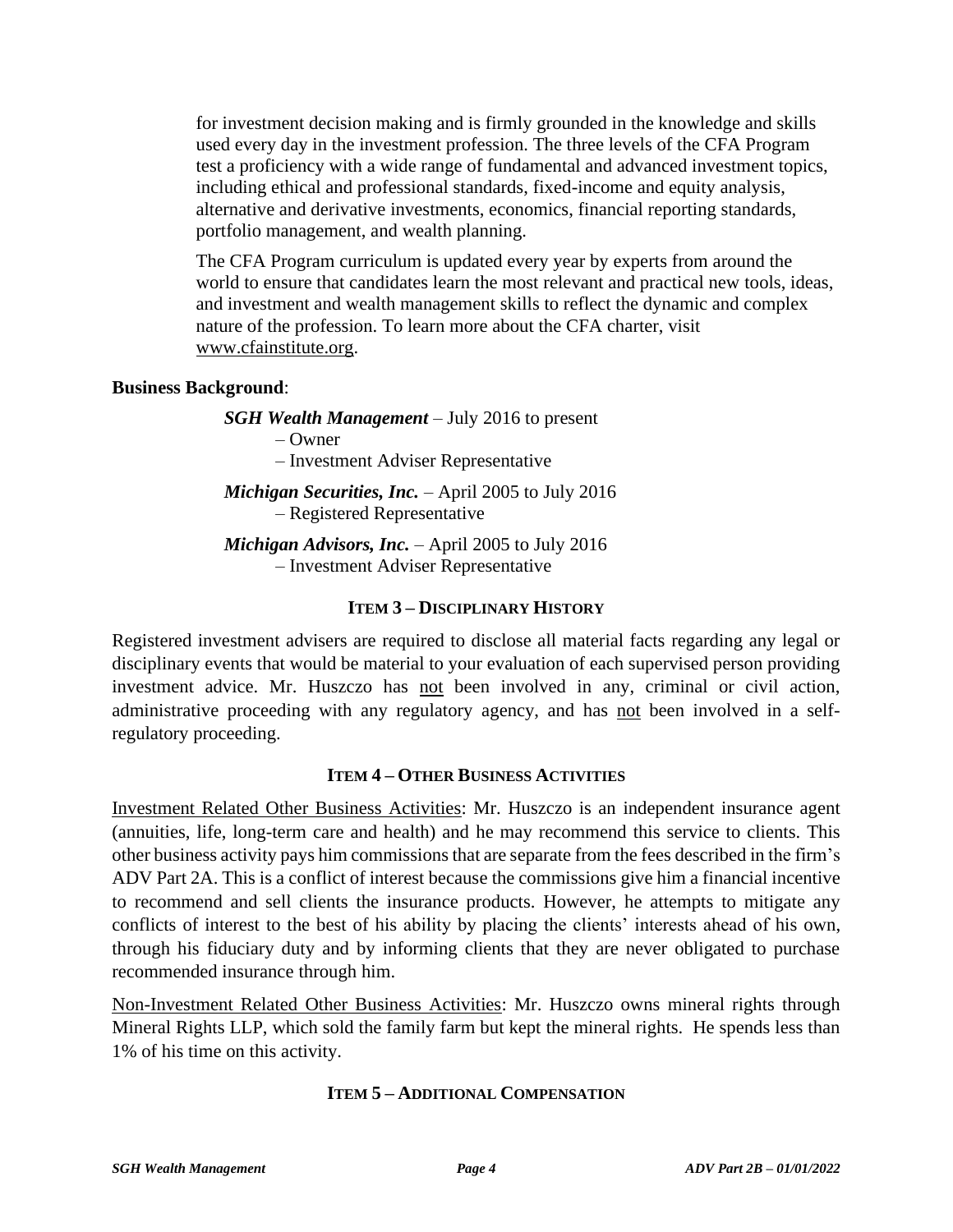Mr. Huszczo does not receive any additional compensation other than what is disclosed above and in the firm's ADV Part 2A.

### **ITEM 6 – SUPERVISION**

Mr. Huszczo is the sole principal and Chief Compliance Officer of the Firm. As a result, he has no internal supervision placed over him. He is however bound by the Firm's Code of Ethics.

### **ITEM 7 – REQUIREMENTS FOR SEC REGISTERED ADVISERS**

A. Arbitration or Civil, Self-Regulatory Organization or Administrative Proceedings

Mr. Huszczo has not been the subject of any arbitration claim. Also, Mr. Huszczo has not been the subject of any civil, self-regulatory organization or administrative proceeding.

B. Bankruptcy History

Mr. Huszczo has not been the subject of a bankruptcy petition.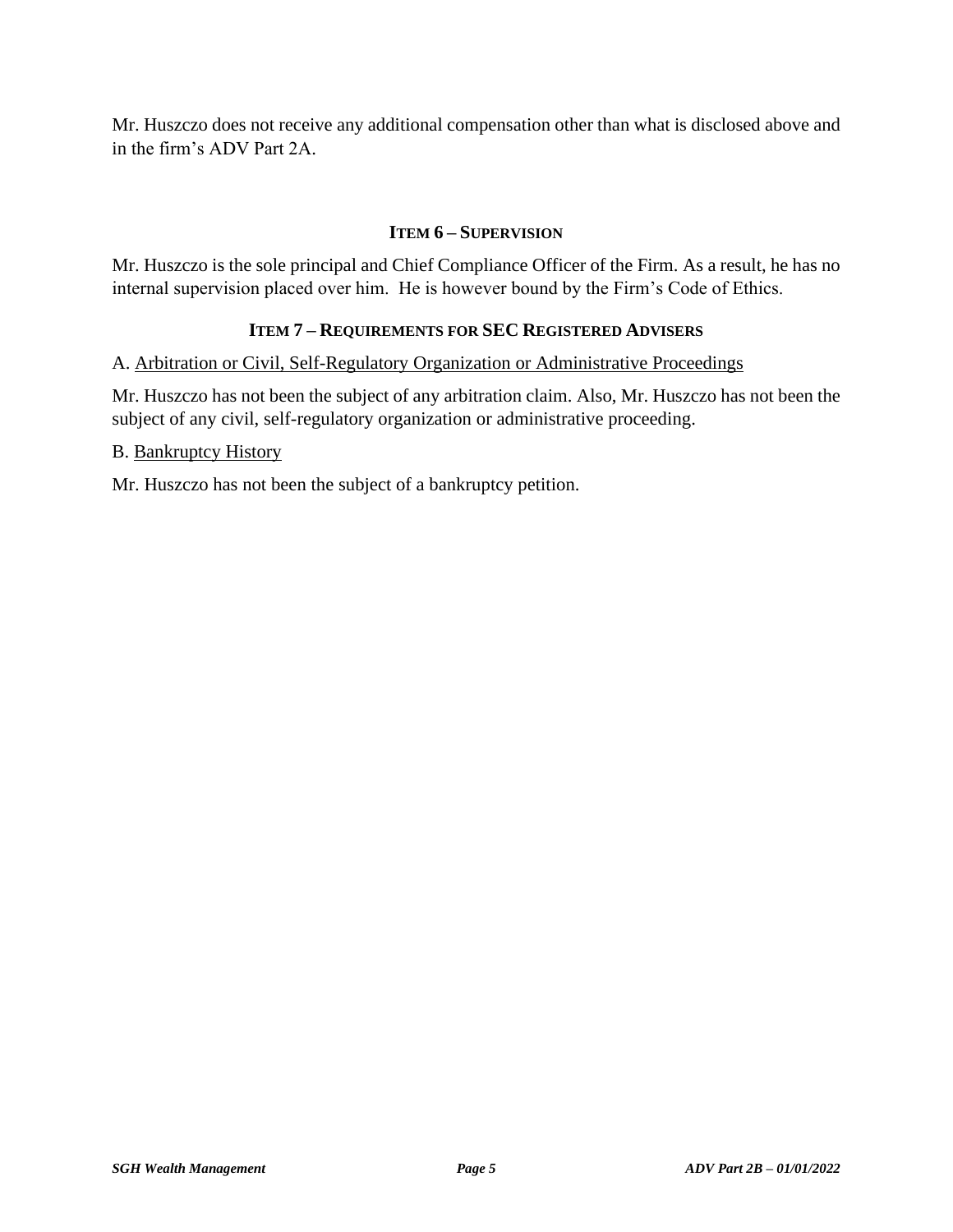### **ITEM 2 – EDUCATIONAL BACKGROUND AND BUSINESS EXPERIENCE**

### **Jeffrey Remillet**

**CRD #:** 5821038

**Born:** 1987

### **Education:**

*Hope College –* Bachelor of Arts in Accounting – 2010

### **Business Background**:

*SGH Wealth Management* – January 2018 to present – Investment Adviser Representative

*Comerica Asset Management* – April 2014 to January 2018 – Investment Strategist

*JP Morgan Chase* – December 2011 to April 2014 – Personal Banker

## *Certified Financial Planner® - CFP®* - 2019

The CERTIFIED FINANCIAL PLANNER™, CFP® and federally registered CFP (with flame design) marks (collectively, the "CFP® marks") are professional certification marks granted in the United States by Certified Financial Planner Board of Standards, Inc. ("CFP Board").

The CFP® certification is a voluntary certification; no federal or state law or regulation requires financial planners to hold CFP® certification. It is recognized in the United States and a number of other countries for its (1) high standard of professional education; (2) stringent code of conduct and standards of practice; and (3) ethical requirements that govern professional engagements with clients. Currently, more than 71,000 individuals have obtained CFP® certification in the United States.

To attain the right to use the CFP® marks, an individual must satisfactorily fulfill the following requirements:

- Education Complete an advanced college-level course of study addressing the financial planning subject areas that CFP Board's studies have determined as necessary for the competent and professional delivery of financial planning services, and attain a Bachelor's Degree from a regionally accredited United States college or university (or its equivalent from a foreign university). CFP Board's financial planning subject areas include insurance planning and risk management, employee benefits planning, investment planning, income tax planning, retirement planning, and estate planning;
- Examination Pass the comprehensive CFP® Certification Examination. The examination includes case studies and client scenarios designed to test one's ability to correctly diagnose financial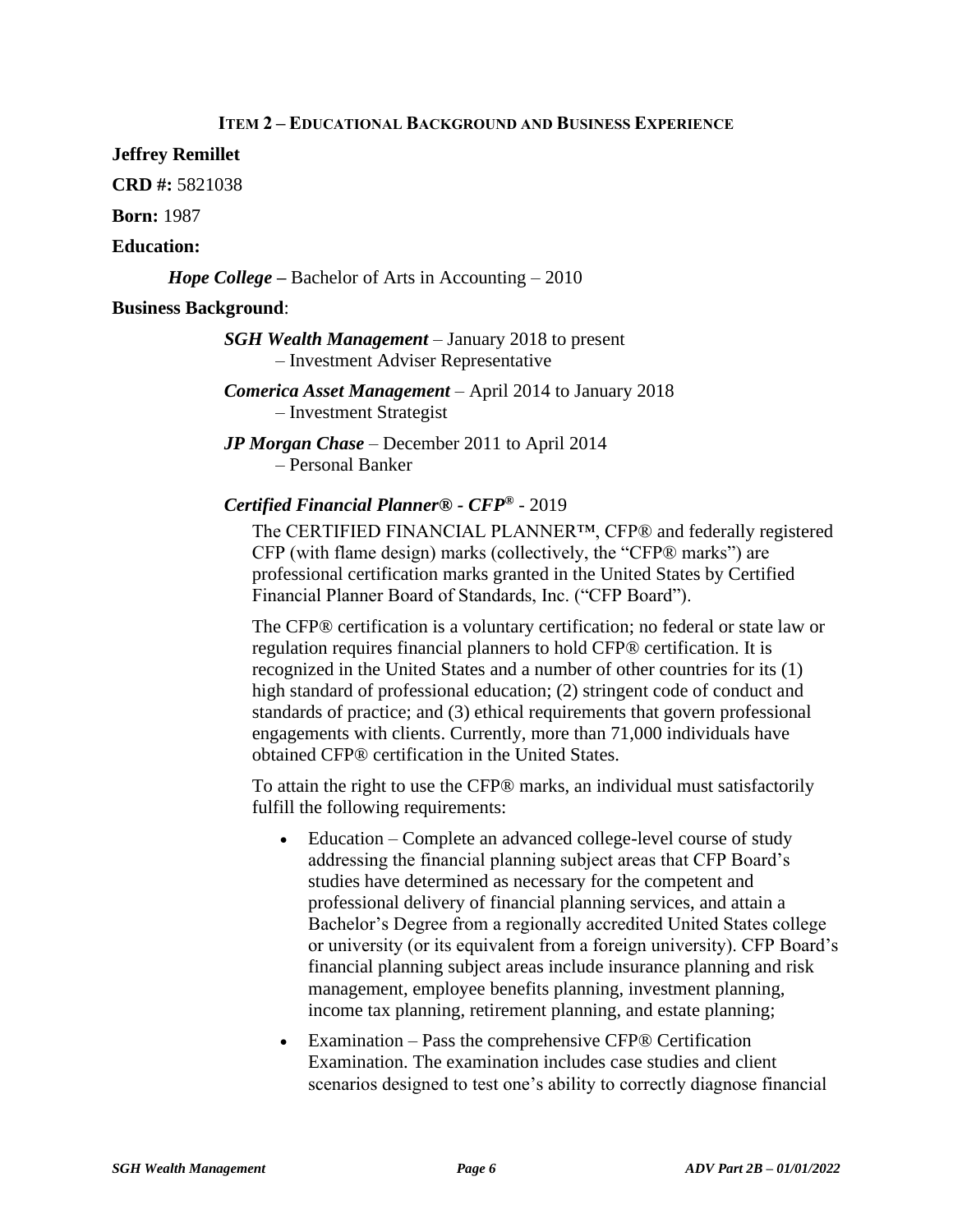planning issues and apply one's knowledge of financial planning to real world circumstances;

- Experience Complete at least three years of full-time financial planning-related experience (or the equivalent, measured as 2,000 hours per year); and
- Ethics Agree to be bound by CFP Board's *Standards of Professional Conduct*, a set of documents outlining the ethical and practice standards for CFP® professionals.

Individuals who become certified must complete the following ongoing education and ethics requirements in order to maintain the right to continue to use the CFP® marks:

- Continuing Education Complete 30 hours of continuing education hours every two years, including two hours on the *Code of Ethics* and other parts of the S*tandards of Professional Conduct*, to maintain competence and keep up with developments in the financial planning field; and
- Ethics Renew an agreement to be bound by the *Standards of Professional Conduct*. The *Standards* prominently require that CFP® professionals provide financial planning services at a fiduciary standard of care. This means CFP® professionals must provide financial planning services in the best interests of their clients.

CFP® professionals who fail to comply with the above standards and requirements may be subject to CFP Board's enforcement process, which could result in suspension or permanent revocation of their CFP® certification.

# **ITEM 3 – DISCIPLINARY HISTORY**

Registered investment advisers are required to disclose all material facts regarding any legal or disciplinary events that would be material to your evaluation of each supervised person providing investment advice. Mr. Remillet has not been involved in any, criminal or civil action, administrative proceeding with any regulatory agency, and has not been involved in a selfregulatory proceeding.

## **ITEM 4 – OTHER BUSINESS ACTIVITIES**

Investment Related Other Business Activities: Mr. Remillet has no other business activities to report at this time.

# **ITEM 5 – ADDITIONAL COMPENSATION**

Mr. Remillet does not receive any additional compensation other than what is disclosed above and in the firm's ADV Part 2A.

## **ITEM 6 – SUPERVISION**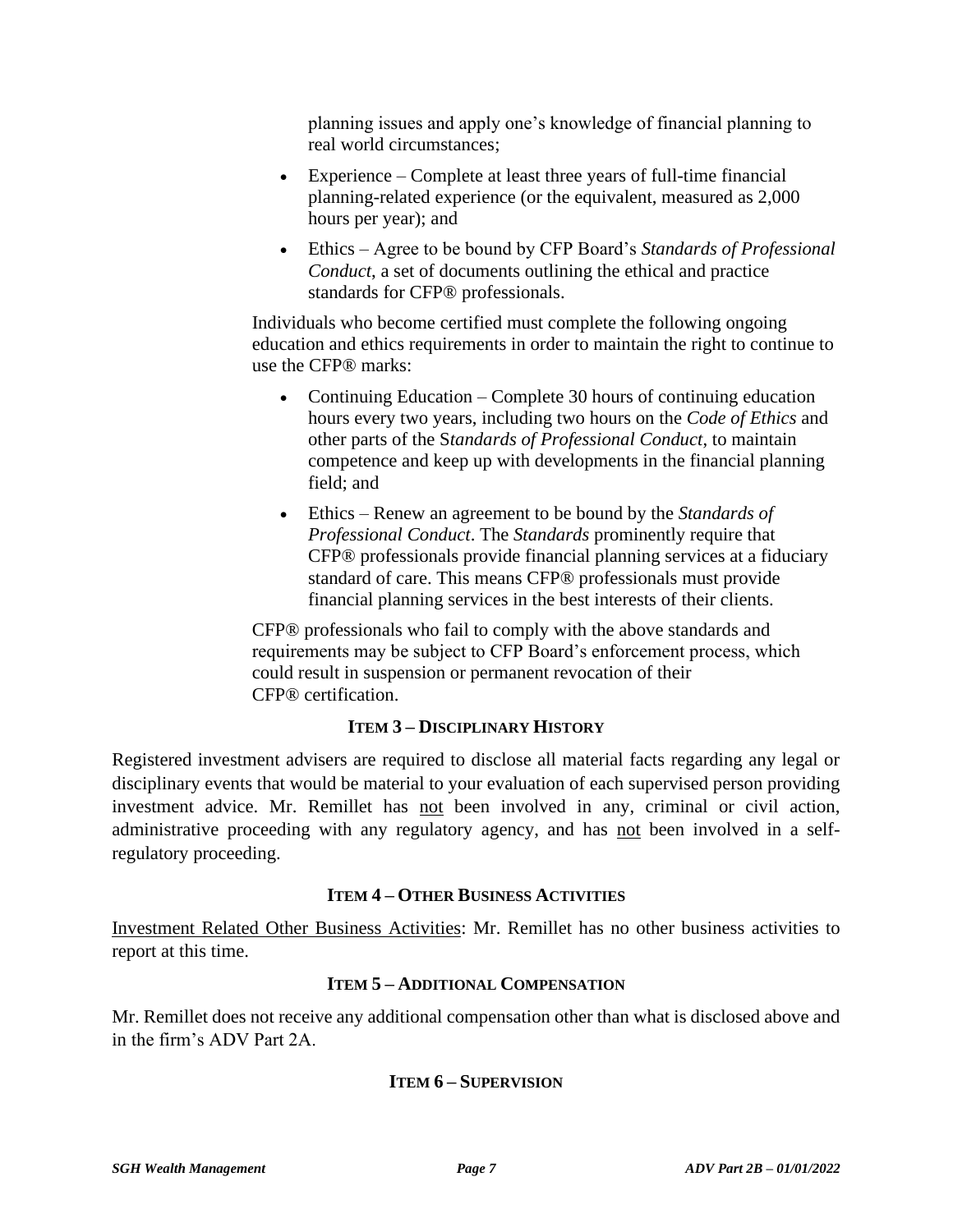Mr. Remillet is directly supervised by Sam G. Huszczo, the sole principal and Chief Compliance Officer of the Firm. He is also bound by the Firm's Code of Ethics.

# **ITEM 7 – REQUIREMENTS FOR STATE-REGISTERED ADVISERS**

## A. Arbitration or Civil, Self-Regulatory Organization or Administrative Proceedings

Mr. Remillet has not been the subject of any arbitration claim. Also, Mr. Remillet has not been the subject of any civil, self-regulatory organization or administrative proceeding.

## B. Bankruptcy History

Mr. Remillet has not been the subject of a bankruptcy petition.